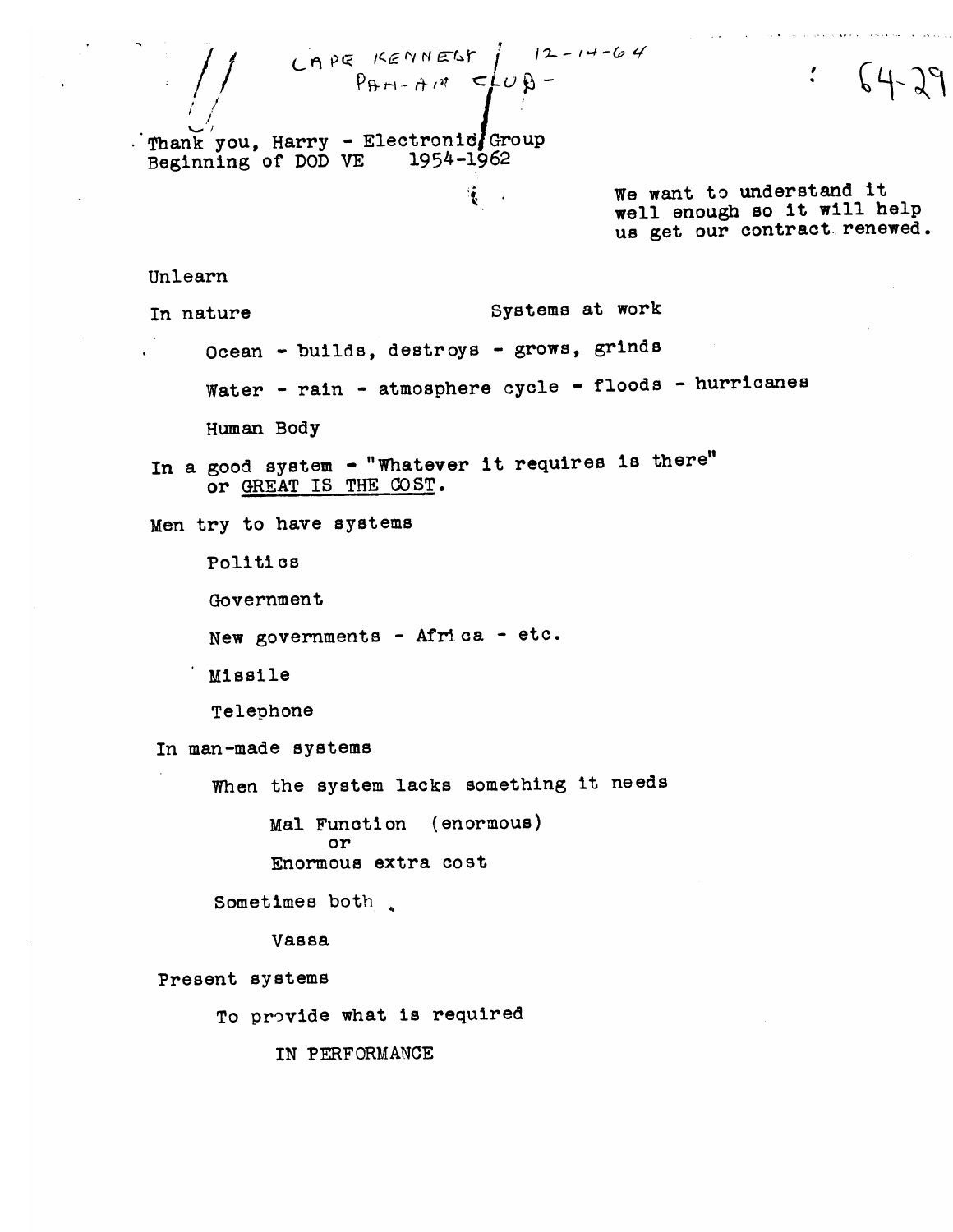VE is system to provide what is required

in COST FACTOR HANDLING.

As systems people

You know the enormous benefit from providing what is required. Spend \$1000 and yield \$10.000 or \$100.000 Not surprising

No set relation between cost and benefit when something required by the system is provided.

200 gal. gasoline  $3 \text{ days} - $1000 \text{ cost} - $400.000 \text{ gain}$ 

Concrete 2 days --  $\frac{4200}{100}$  cost -  $\frac{445}{100}$  gain

What does the system require?

PROVIDE IT.

A 7-PART LOGIC

- 1. Functional Basis.
- 2. Divided Functional Groups.
- 3. Group functions and Individual functions considered and precisely named.
- Use function and Asthetic function clearly separated. 4.
- 5. Basic functions and secondary functions as clearly as practicable separated.
- 6. All costs are associated with the functions involved.
- 7. By mental and physical search better combinations of creativity and knowledge are caused.

In this framework the basic plan is used.

- 1. Information
- 
- 2. Analysis<br>3. Creativity
- 4. Judgment
- 5. Development

With objective of identical or better performance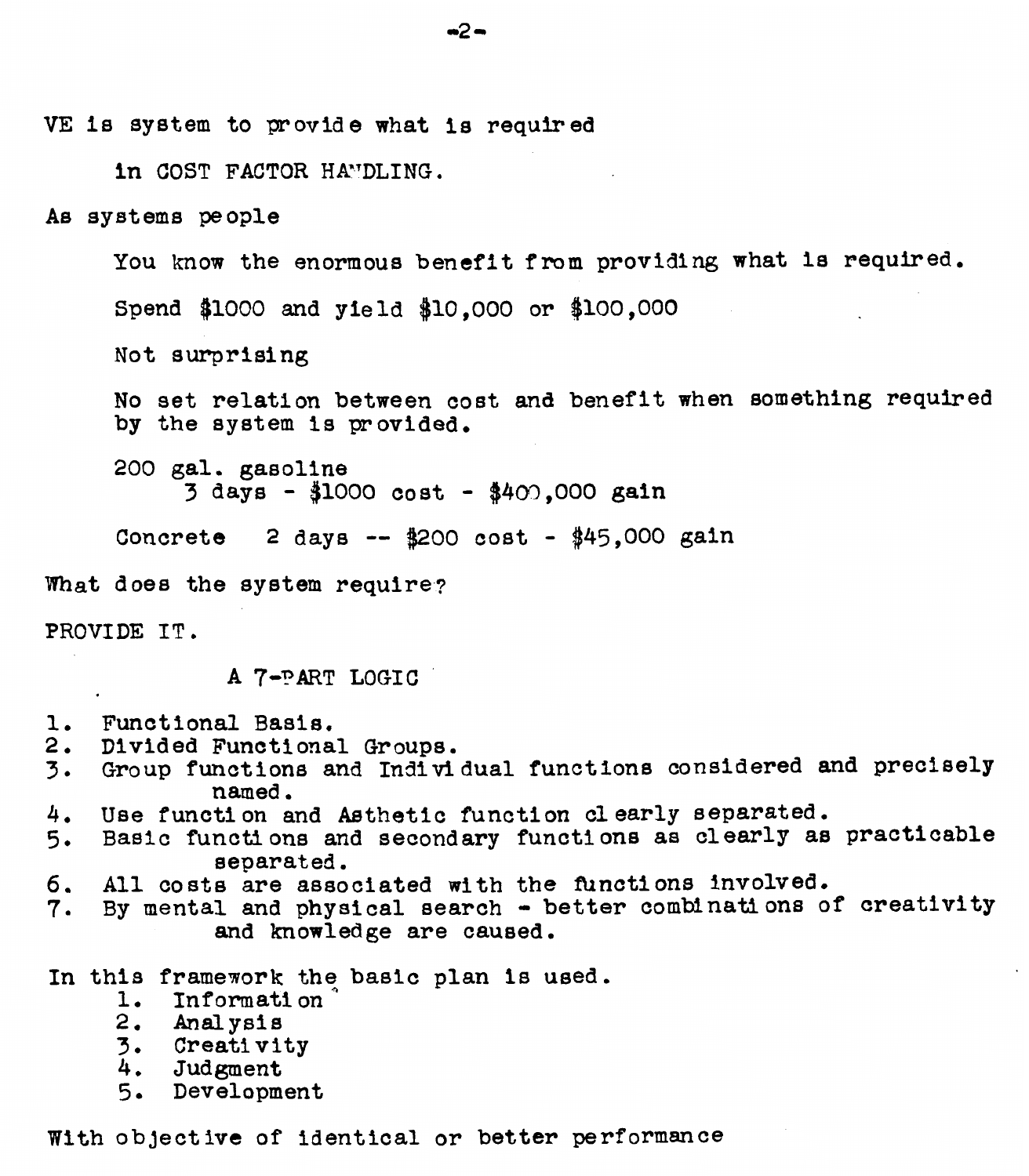**Lower** Cost ( Hardware ( Service 1 Cost ( Procedure ) Function ( Organizatl on) **Again**  Costs remain because Technical factors Human factors Parta of system needed not Included Examples epot Iocuaer TV knob VE complete aystem **deale** with area of need **1** of 7 **Tech.** or **human**  Like **a** piano Trained op. Envi ronment Definition Arrangement of **tech. 1.** Makes clear 2. Estab. **proper** cost by comparison 3. Causes Examples Asbestos **paper**  2 **tax** collecti ona/yr. Sheet music Skilled user8 Like a **new** piano In a house where it is unknown It la uselesa or,,... much worse But it makes mighty fine music In an appropriata room **With** a trained **and** skilled **player**  Problem **solving**  1. Problem definition re-definition What function customer **really** want8 terminal **bo ard**  2. Function identifl cat1 on **3.** Function evaluation by a valid cornpariaon 4. Search orientation - all info. in room